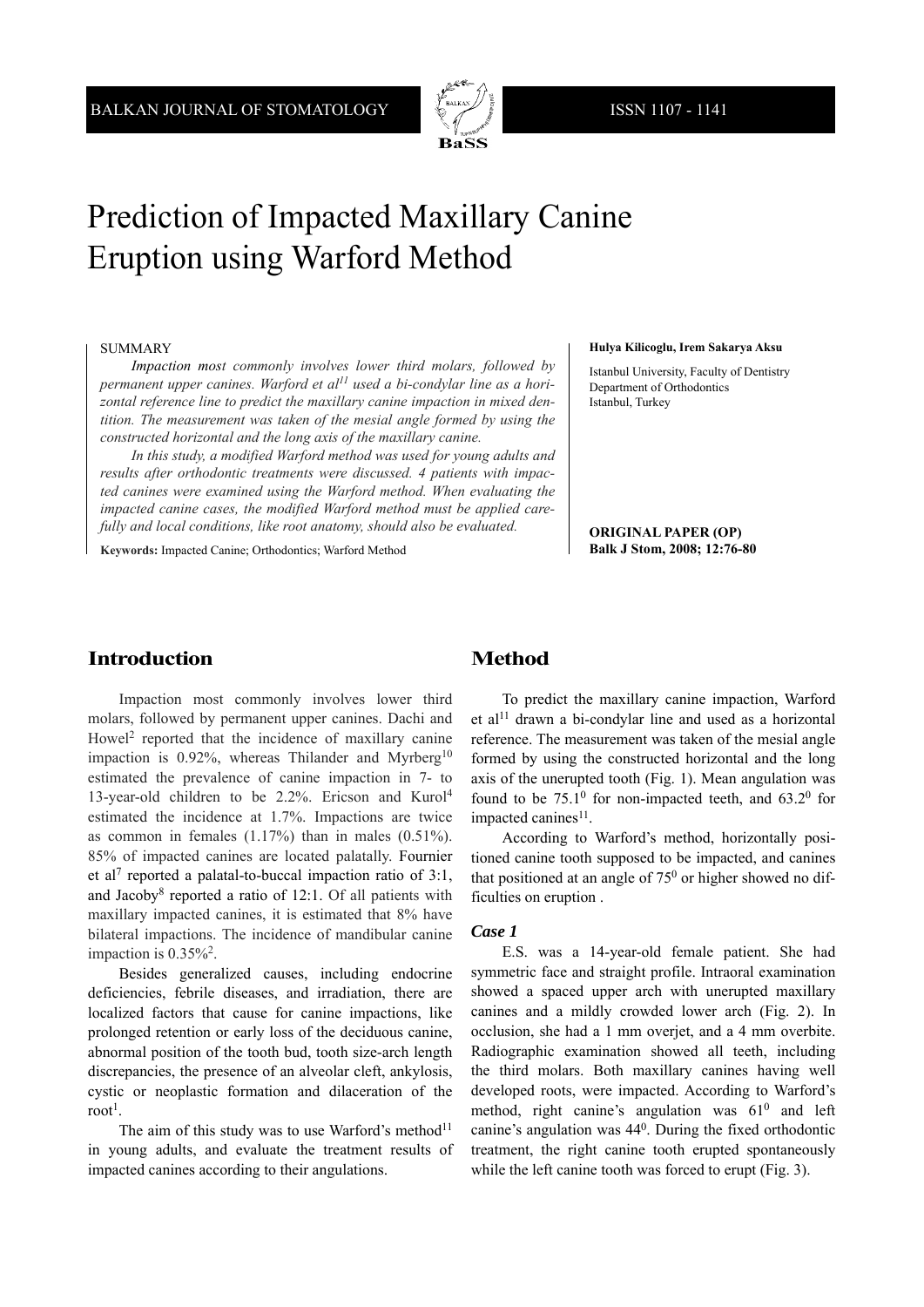

*Figure 1. Angular measurement of unerupted canines accoding to Warford method. 7*



*Figure 3. Case 1. After canine brought into occlusion.*

## *Case 2*

M.C. was a 18-year-old female patient. She had symmetric face and straight profile. Intraoral examination showed a spaced upper arch with unerupted right maxillary canine and a mildly crowded lower arch (Fig. 4). In

occlusion, she had a 3 mm overjet and a 4 mm overbite. Radiographic examination showed all teeth, including the third molars. According to Warford's method right canine's angulation was  $62^0$ . With orthodontic treatment the impacted right canine tooth was forced to erupt and brought into occlusion (Fig. 5).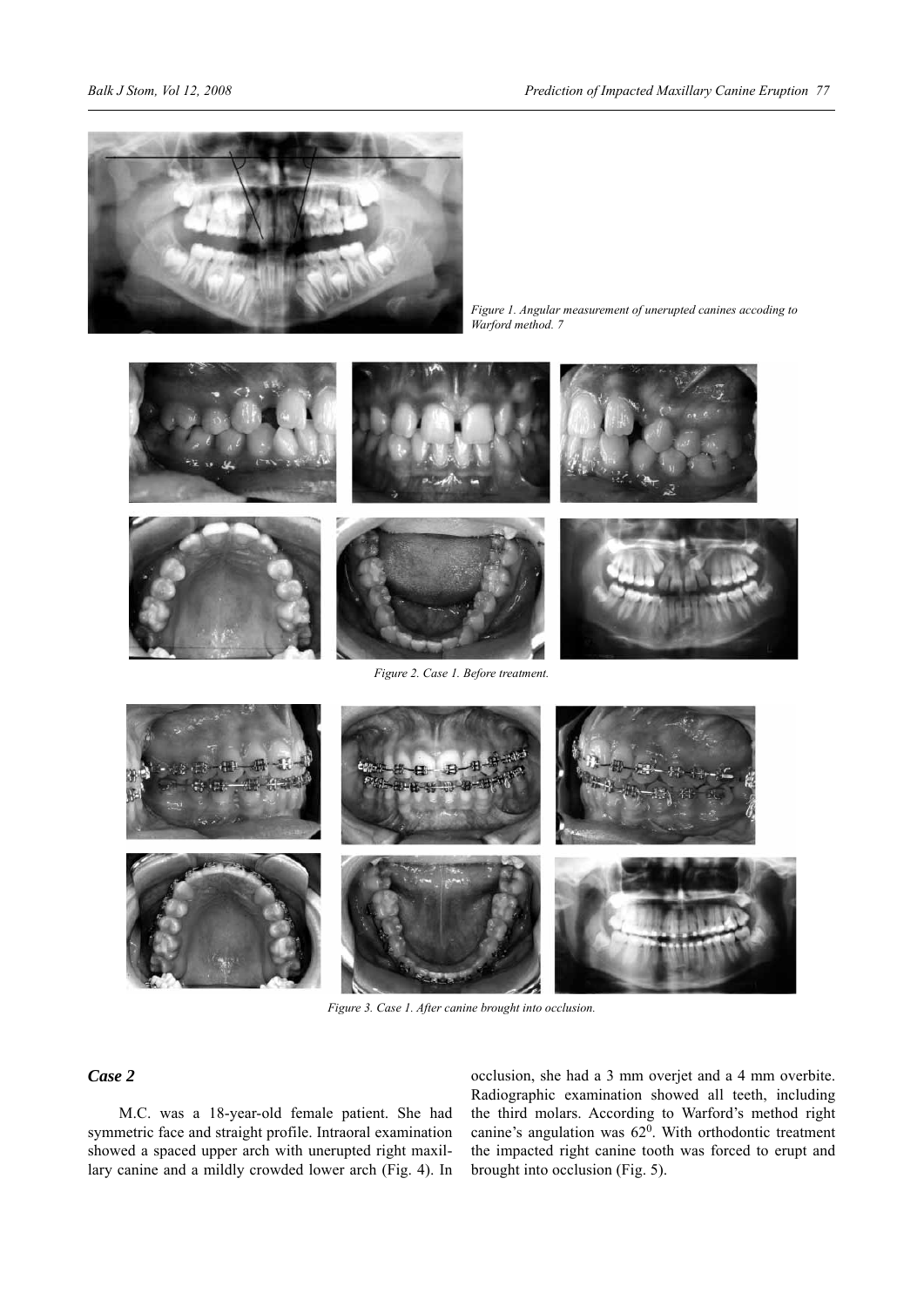













*Figure 6. Case 3. Before treatment.*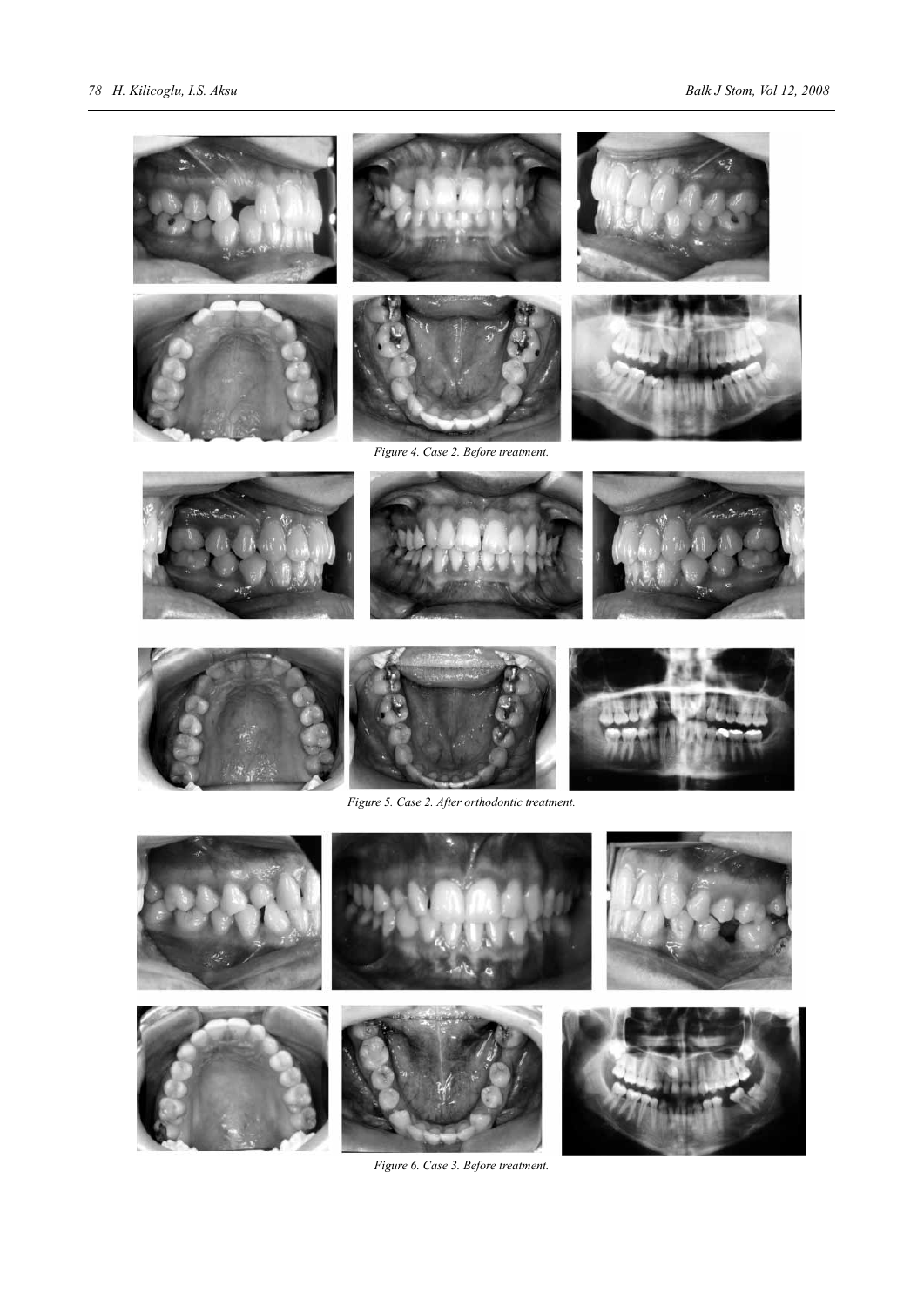

*Figure 7. Case 3. Impacted canine after extraction, panoramic radiography after extraction.*

## *Case 3*

C.A. was a 23-year-old female patient. She had symmetric face and straight profile. Intraoral examination showed a persisted right deciduous canine in the upper arch and a spaced lower arch with extracted left first molar tooth (Fig. 6). In occlusion, she had a 3 mm overjet and a 2 mm overbite. Radiographic examination showed all teeth, except extracted mandibular left first molar and mandibu-

lar right third molar. According to Warford's method, right canine's angulation was  $37^0$ . With orthodontic treatment, the impacted right canine tooth was tried to force-erupt but could not brought into occlusion. After extraction of the impacted tooth, the cause of the failure was seen – due to the tooth's apical root anatomy, the tooth could not respond the orthodontic forces (Fig. 7).



*Figure 8. Case 4. Before treatment.*



*Figure 9. Case 4. After canine brought into occlusion.*